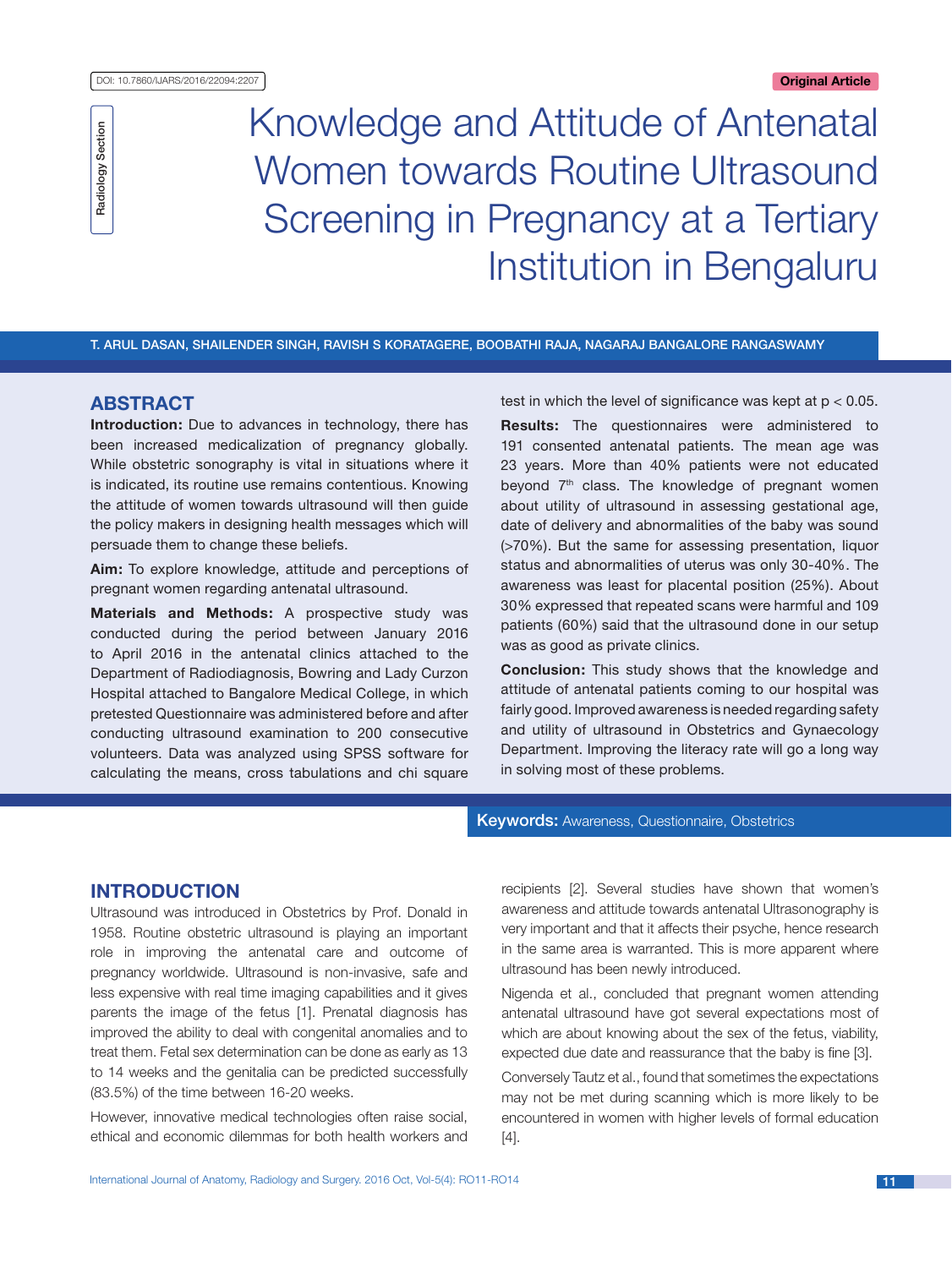Majority of women in developed countries no longer have fears regarding the safety of ultrasound and go for it uncritically.

The paucity of literature in a developing nation like India, where the literature levels of women are modest and prenatal sex determination is banned warrants attention. The society, culture and the way of life in which pregnant women reside affect and influence their awareness, opinion and expectations from the antenatal scan.

By listening to women talk, most problems can be addressed and policies can be created in an appropriate way. The aim of the current study was to identify and assess the awareness and expectations of expectant mothers from antenatal ultrasonography.

## **MATERIALS AND METHODS**

This descriptive study was undertaken between the period of January and March, 2016 in the Radiology Department of Bowring and Lady Curzon Hospital, Bangalore Medical College and Research Institute. Total 191 consenting pregnant women referred to the Department of Radio-Diagnosis, for obstetric ultrasound were included in the study. All pregnant females referred (who gave consent) during the study period were included in the study irrespective of their socioeconomic, religious or literary background. Similarly, all pregnant women irrespective of their parity or gravid status and prior knowledge or exposure to the ultrasound were included in the study. Those who denied consent for the study were excluded. This study was approved by the Institutional Ethical Review committee, Bangalore Medical College and Research Institute.

#### **Methodology**

Structured pretested Questionnaire containing questions regarding demographics, antenatal history, knowledge and awareness before and after conducting ultrasound examination and feedback were provided to all the patients. They were explained in their own language and asked to fill the form without bias. The distributed questionnaires were filled up and were returned to the authors.

## **Statistical Analysis**

Data was analyzed using SPSS software (latest version) for calculating the means, cross tabulations and chi square test in which the level of significance was kept at  $p<0.05$ . Before collecting the data, subjects were informed regarding the objectives of the study, benefit of the study findings and informed verbal consent was taken prior to the administration of the questionnaire.

#### **RESULTS**

The questionnaires were administered to 191 consented antenatal patients who came for ultrasound. The age distribution ranged from 18 to 38 years with a mean age of 23 years as shown in [Table/Fig-1]. About 79 (41.3%) patients were not educated beyond  $7<sup>th</sup>$  class and only 17(9%) of the patient's spouses had a college degree [Table/Fig-2].

More than 90% of the patients came to know about ultrasound only through their doctors and the scans were referred by the antenatal clinicians [Table/Fig-3].

Only 16 patients were primigravida whereas the rest were multigravida of which almost 93 percent of them got a scan done in their previous pregnancy [Table/Fig-4]. Around 60% of them have got it done 3-4 times in their previous pregnancy.

The knowledge of pregnant women about the use of ultrasound in assessing the gestational age, estimate date of delivery and to see abnormalities of the baby was sound (>70%). Only 30-40% patients knew that ultrasound can give information about presentation, liquor status and abnormalities of uterus. The awareness was least for assessing placental position [Table/Fig-5].

| Age (in Years) | No.            | Percentage (%) |
|----------------|----------------|----------------|
| $\leq 20$      | 49             | 25.7           |
| $21 - 25$      | 89             | 46.6           |
| 26-30          | 42             | 22.0           |
| >30            | 11             | 5.8            |
| Mean $\pm$ SD  | $23.7 \pm 4.0$ |                |
| Range          | 18-38          |                |

**[Table/Fig-1]:** Distribution of study subjects according to their age  $(N = 191)$ 



**[Table/Fig-2]:** Distribution of study subjects according to the educational qualification of spouse.

| Where did they first hear<br>about antenatal ultrasound                                                                                  | No. | Percentage (%) |  |  |
|------------------------------------------------------------------------------------------------------------------------------------------|-----|----------------|--|--|
| TV/Media                                                                                                                                 | 3   | 1.6            |  |  |
| Doctor                                                                                                                                   | 188 | 98.4           |  |  |
| <b>[Table/Fig-3]:</b> Distribution of study subjects according to where did<br>they first hear about antenatal ultrasound ( $N = 191$ ). |     |                |  |  |

| Whether antenatal ultrasound<br>was done in previous pregnancy                                                                                                | No. | Percentage (%) |  |
|---------------------------------------------------------------------------------------------------------------------------------------------------------------|-----|----------------|--|
| Yes                                                                                                                                                           | 163 | 93.2           |  |
| Nο                                                                                                                                                            | 12  | 6.8            |  |
| <b>Table/Fig-41:</b> Distribution of study subjects according to whether<br>antenatal ultrasound was done in previous pregnancy ( $N = 175$<br>multigravida). |     |                |  |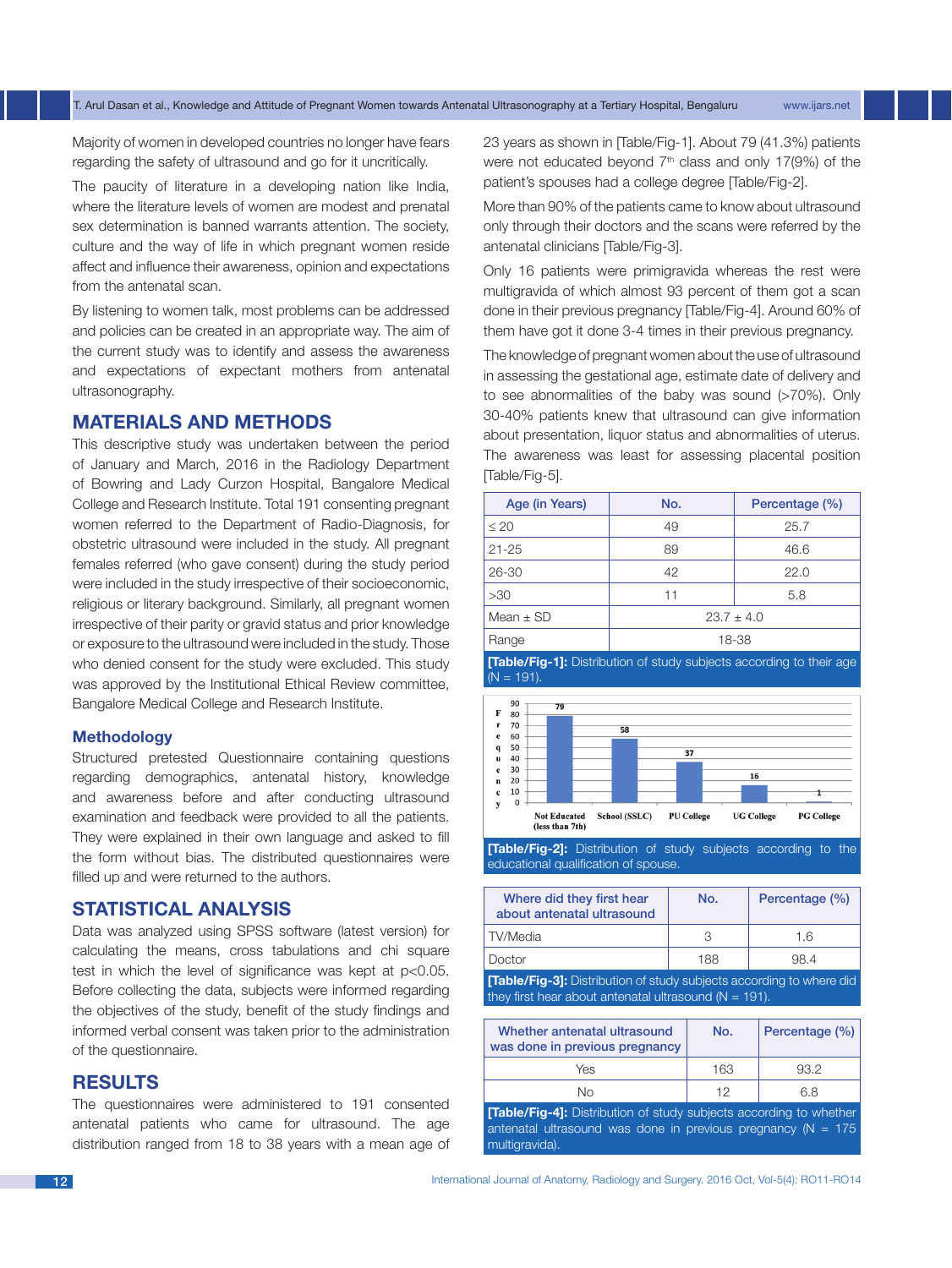

Regarding our Government hospital setup, almost 96% of the patients felt that response of the radiologist was friendly, were satisfied by the scan done and wished to undergo more scans here while recommending to others. About 90% patients opined that private centres are more costly. 109 patients (60%) said that the ultrasound done in our setup was as good as the private setup while most of them responded that they will be discouraged if they are charged for scans here.

#### **DISCUSSION**

As mentioned earlier, routine obstetric ultrasound has an important role in improving the antenatal care. It is noninvasive, safe and less expensive with real time imaging capabilities. In our study, 191 consented antenatal patients were administered the pretested questionnaires. The mean age recorded was 23 years which is lesser when compared to studies made in developed countries like United Kingdom [5]. This is probably related to the fact that in our country, females marry early when compared to developed countries. Part of that is explained by the literacy rate. 87 (45.5%) patients were not educated beyond 7th class and only 9% of their spouses had a college degree. Also, more than 50% of the patients had annual household income between 5000 – 10000 Rs. [Table/Fig-6]. This must be due to the fact that ours was a Government Hospital and all antenatal investigations were done free of cost under the "JANANI SHISHU SURAKSHA KARYAKRAM (JSSK)" National Programme. Formal education and socio-economic status has an impact on the patient's knowledge and attitude towards the reasons and benefit of obstetric ultrasound. Patients who have had college education

| <b>Monthly Household Income</b><br>(Rupees)                             | No. | Percentage (%) |
|-------------------------------------------------------------------------|-----|----------------|
| 2000-5000                                                               | 16  | 8.4            |
| 5001-10000                                                              | 105 | 55.0           |
| >10000                                                                  | 70  | 36.6           |
| <b>[Table/Fig-6]:</b> Distribution of study subjects according to their |     |                |

monthly household income ( $N = 191$ ).

International Journal of Anatomy, Radiology and Surgery. 2016 Oct, Vol-5(4): RO11-RO14 13

(PU and more) knew the uses, indications and limitations of ultrasound much better.

More than 90% of the patients came to know about ultrasound only through their doctors [Table/Fig-3]. This is similar to studies made by Oche et al., at Sokoto, Nigeria [6] where main source of information was from health workers while in contrast to the findings from studies in Tanzania [7] and Uganda [8] where commonest source of information was family, friends and mass media. Information from friends usually lacks a scientific basis while those from media are generalized. Most of the scans were referred by the antenatal clinicians. This relates to the low literacy rate in patients attending our hospital since they had no intentions to get a scan done unless their doctors wanted it.

About 93 percent of the multigravida got a scan done in their previous pregnancy [Table/Fig-4]. Around 60% of them have got it done 3-4 times in their previous pregnancy. This (93%) is much more when compared to a study by Enakpene et al., in Ibadan, South west of Nigeria [9] which is 58%.This is probably due to a result of wide availability of ultrasound facilities since ours in a tertiary care hospital in a state capital. More than 70% of the patients had a good knowledge regarding certain uses of ultrasound like to assess gestational age, to estimate date of delivery and to see abnormalities of the baby [Table/Fig-6]. This probably relates to the fact our hospital is situated in a state capital and most of the patients had already got scans in previous pregnancies which added to their experience. Secondly, the source of information regarding ultrasound was usually from doctors which clearly avoided unnecessary misconceptions. Only 30-40% patients knew that ultrasound can give information about presentation, liquor status and abnormalities of uterus. The awareness was least for assessing placental position. This is probably because of the complexity of understanding the particular information like placenta, uterine abnormalities etc., since most of the patients and their spouses lacked proper literacy.

Fifty eight patients (30%) expressed that repeated ultrasound scans were harmful [Table/Fig-7]. Level of education and awareness is lacking in this issue. This underscores the need for including information regarding the safety of ultrasound in health talks between the clinician and patient. This problem is similar to studies in Tanzania [7] and Uganda [8] where patients were anxious about the safety of repeated ultrasound exposures.

| Whether USG is harmful for<br>baby/mother                                                                                                                                                               | No. | Percentage (%) |
|---------------------------------------------------------------------------------------------------------------------------------------------------------------------------------------------------------|-----|----------------|
| Yes                                                                                                                                                                                                     | 58  | 30.4           |
| Nο                                                                                                                                                                                                      | 133 | 69.6           |
| <b>Table/Fig-71:</b> Distribution of study subjects according to their<br>The contract of the contract of $\mathbf{A}$ and $\mathbf{A}$ is the contract of the contract of the contract of $\mathbf{A}$ |     |                |

knowledge regarding whether USG is harmful for baby/mother  $(N = 191)$